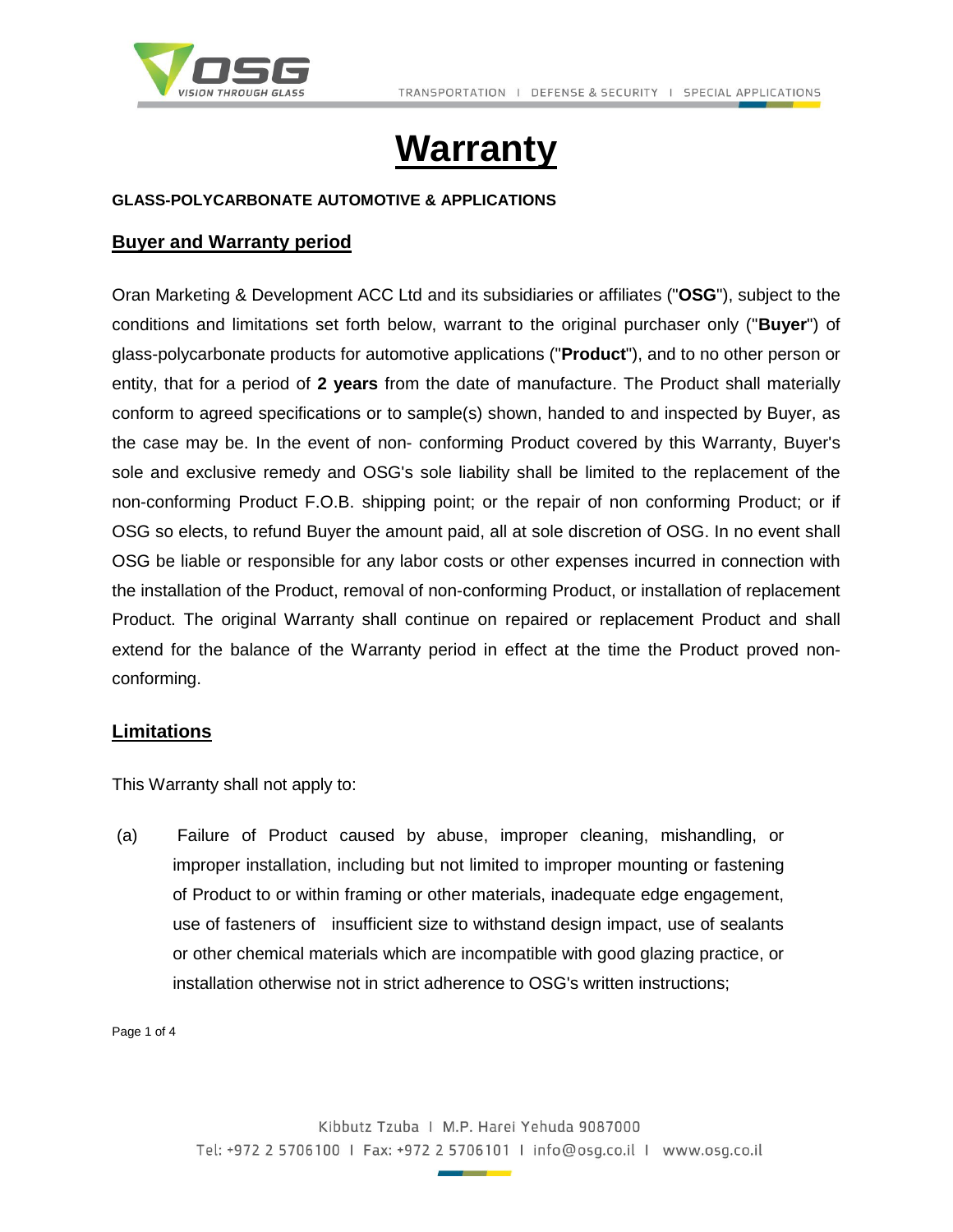

- (b) Failure of Product which has been:
	- (i) Exposed to temperatures below 32 degrees Fahrenheit or above 80 degrees Fahrenheit during storage or before mounting on vehicle [see also clause (d)].
	- (ii) Exposed to temperatures below -40 degrees Fahrenheit or above 190 degrees Fahrenheit after mounting on vehicle;
	- (iii) Corrosive chemical agents.
- (c) Failure of Product caused by heat trapped on the glass surface whether resulting from covering the glass with paper, paint or reflective-type covers, or any other cause;
- (d) Failure of Product caused by improper storage including but not limited to not storing Product in its original packaging and not storing product in a dry and ventilated room at temperatures between 32 degrees Fahrenheit and 86 degrees Fahrenheit.

Delaminating shall not be considered a non-conforming Product under this Warranty unless:

- (i) It becomes apparent prior to installation; or
- (ii) Driving visibility is no longer ensured.

Delaminating is therefore tolerated around the edge of the glass as long as the vehicle can be driven and operated normally. Delaminating on the edge of the glass will be permitted in the case of penetration of humidity into the PVB interlayer of operable side door glazing (polished edges). If bubbles appear within the interlayer as a consequence of temperatures in excess of 194 degrees Fahrenheit, the Warranty will not apply.

Page 2 of 4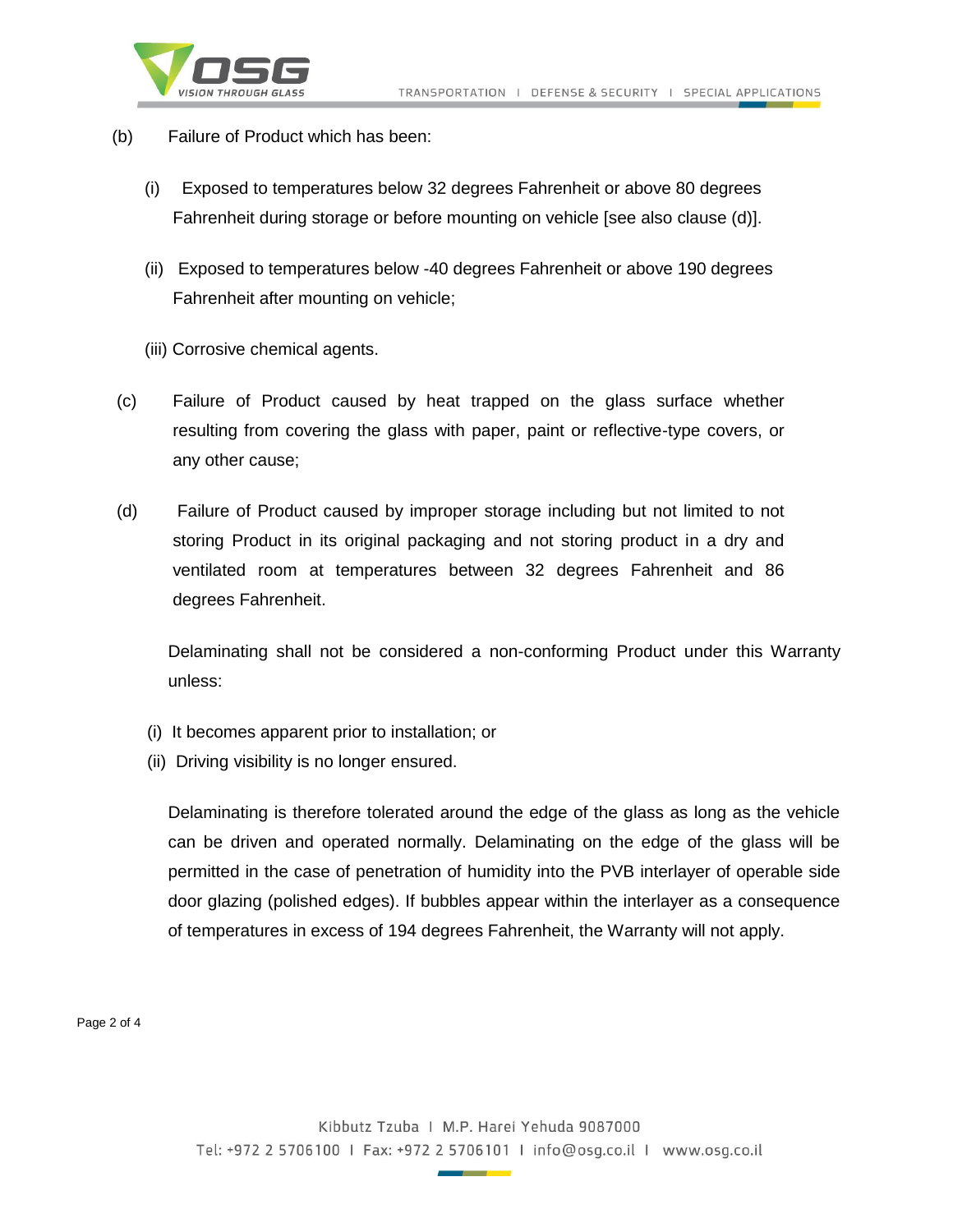



OSG reserves the right to discontinue or modify any of its products without giving notice.

If OSG replaces any Product under this Warranty, it may substitute Products that are designated by OSG to be of comparable quality in the event the Product initially installed has been discontinued or modified.

# *Other Limitations*

THIS WARRANTY IS EXPRESSELY MADE IN LIEU OF ALL OTHER ORAL OR WRITTEN WARRANTIES, EXPRESSED OR IMPLIED, LIABILITIES, OR OBLIGATIONS OF OSG. IN NO EVENT SHALL OSG BE LIABLE UNDER ANY IMPLIED WARRANTIES OF MERCHANTABILITY OR OF FITNESS FOR A PARTICULAR PURPOSE. IN NO EVENT SHALL OSG BE LIABLE FOR SPECIAL, INCEDENTAL, OR CONSEQUENTIAL DAMAGES OF ANY KIND, INCLUDING ANY DAMAGE TO THE VEHICLE, ITS CONTENTS OR ANY PERSON THEREIN, RESULTING FROM THE BREACH OF ANY WARRANTY SET FORTH HEREIN. NO FIELD REPRESENTATIVE OF OSG AND NO DISTRIBUTOR OR DEALER IS AUTHORIZED TO MAKE ANY CHANGE OR MODIFICATION TO THIS WARRANTY. IN CASE OF A CONTRADICTION BETWEEN THIS WARRANTY AND ANY OTHER LIABILITY EXPRESSED IN A SEPARATE AGREEMENT WHETHER PRECEDING OR CONSEQUENTAL TO THIS WARRANTY, THIS WARRANTY SHALL PREVAIL.

 If any limitation of liability shall be deemed invalid by any applicable law, then OSG's liability shall be within the limitation permitted by that law.

## *How to Obtain Warranty Service*

The Buyer must promptly notify OSG in writing during the Warranty period of any non conforming aspect of the Product and provide proof of the date of purchase and installation. It is the responsibility of the Buyer to have a reliable traceability of each installed windscreen (Windscreen Identity no., Lot No., Installation Date, Vehicle Identity No.) All notifications should be sent in writing to: 48 Industrial Park

Page 3 of 4